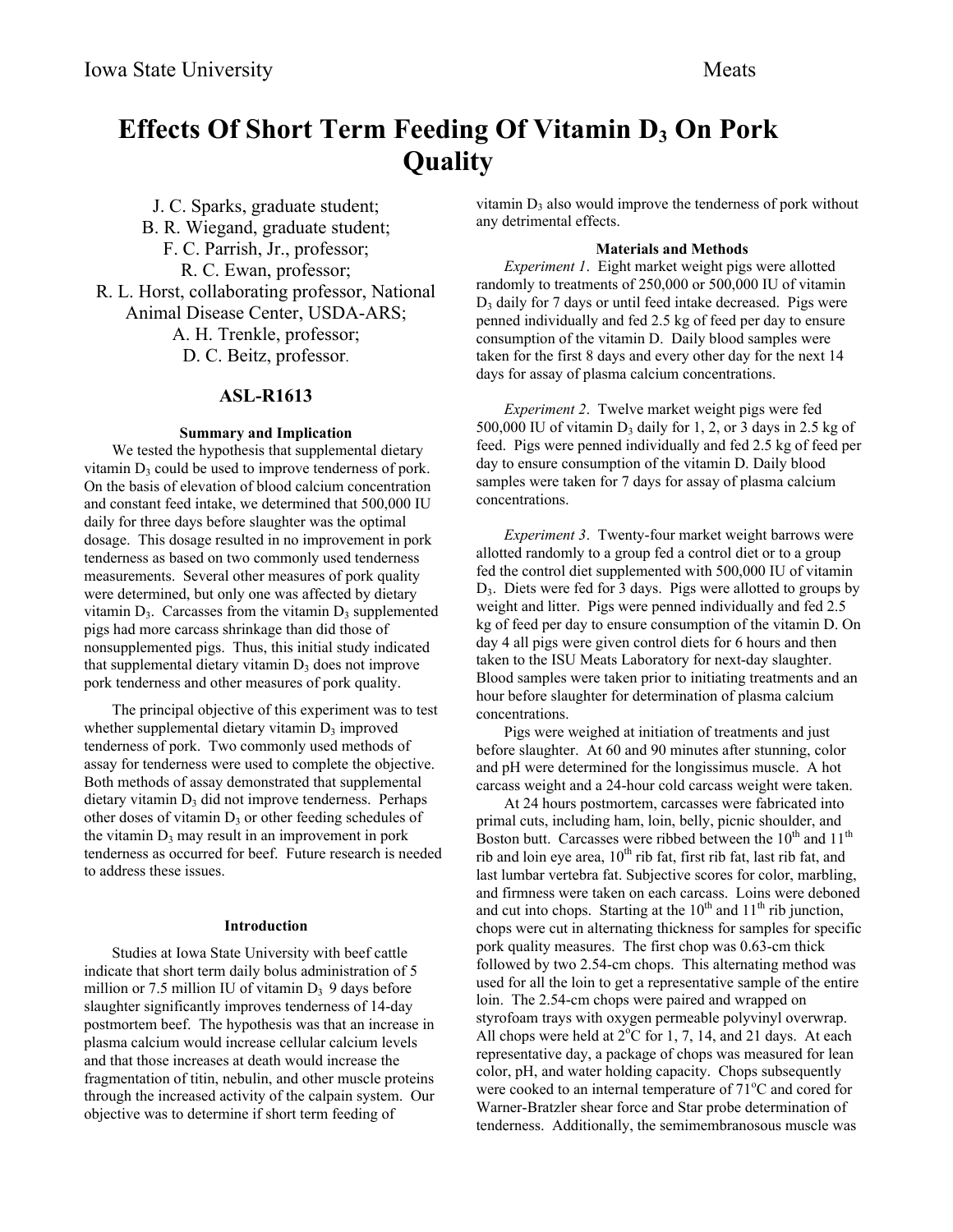removed from the ham and cured. Processing yields and percentage water loss were measured on each ham section.

### **Results and Discussion**

*Experiment 1.* Pigs fed the 500,000 IU of vitamin  $D_3$ daily exhibited more elevated and stable plasma calcium concentration for short-term feeding (Figure 1). Therefore, the 500,000 IU daily dosage was used in experiment 2.

Figure 1. Effect of dosage of vitamin D<sub>3</sub> on plasma **calcium concentrations, mg/dl.**



Time of treatment (day)

**Figure 2. Effect of number of days of feeding** 500,000 IU of vitamin D<sub>3</sub> on plasma calcium **concentrations, mg/dl.**



*Experiment 2.* Pigs fed the 500,000 IU of vitamin  $D_3$ daily for 3 days had plasma calcium concentrations that became elevated and remained elevated for 3 days, which is long enough for adoption of the technology for most commercial situations

*Experiment 3*. The initial plasma calcium concentrations were not different, but the pigs supplemented with the vitamin  $D_3$  for 3 days had a higher plasma calcium concentration just prior to slaughter (day 5, Table 1).

| Table 1. Effect of dietary vitamin $D_3$ on plasma calcium |  |  |
|------------------------------------------------------------|--|--|
| concentration, mg/dl.                                      |  |  |

|       | Time Control | Treated | P>F  |  |
|-------|--------------|---------|------|--|
| Day 0 | 10.3         | 10.4    | 0.62 |  |
| Day 5 | 10.0         | 12.6    | 0.01 |  |

Although there were no differences in beginning and ending body weights of the pigs, the control pigs tended to gain more weight (Table 2). Because the controls tended to also have a greater dressing percentage, the difference in body weight gain is not attributed to gut fill. Also, all pigs ate all of their daily-allotted 2.5 kg of feed.

There were no differences in hot carcass weight, but there was a difference in the 24-hour carcass weight (Table 2). This difference indicates a slightly lighter beginning carcass weight for the vitamin D-fed pigs and a slightly higher 24-hour carcass shrinkage. In contrast, the pigs fed the supplemental vitamin  $D_3$  had a greater ultimate pH (Table 2). The other 24hour carcass quality measurements showed no differences between treatments.

Table 2. Effect of dietary vitamin D<sub>3</sub> on carcass

| characteristics    |         |         |      |  |  |
|--------------------|---------|---------|------|--|--|
| Item               | Control | Treated | P>F  |  |  |
| Body weight        |         |         |      |  |  |
| Day $0, kg$        | 117.4   | 117.2   | 0.31 |  |  |
| Day $5, kg$        | 121.9   | 119.3   | 0.87 |  |  |
| Gain, kg           | 4.5     | 2.1     | 0.12 |  |  |
| Hot carcass        |         |         |      |  |  |
| weight, kg         | 89.2    | 87.2    | 0.21 |  |  |
| Ultimate pH        | 5.27    | 5.32    | 0.04 |  |  |
| Dressing $%$       | 73.0    | 71.9    | 0.10 |  |  |
| 24-hour carcass    |         |         |      |  |  |
| weight, kg         | 87.3    | 84.3    | 0.05 |  |  |
| Carcass shrink, kg | 1.9     | 2.9     | 0.20 |  |  |
| Carcass shrink, %  | 2.1     | 3.3     | 0.17 |  |  |

The lightness, redness, and yellowness of the loin muscle were not consistently significantly affected by the supplemental vitamin  $D_3$  (Tables 3 and 4), although three of the nine measures of colors were significantly affected (P<0.05). Vitamin D supplementation also had an influence on water holding capacity of loins.

Dietary vitamin  $D_3$  had no effect on color, firmness, marbling, or pH of loins at 1, 7, 14, or 21 days postmortem (Table 5). Also, yield and purge of hams were unaffected.